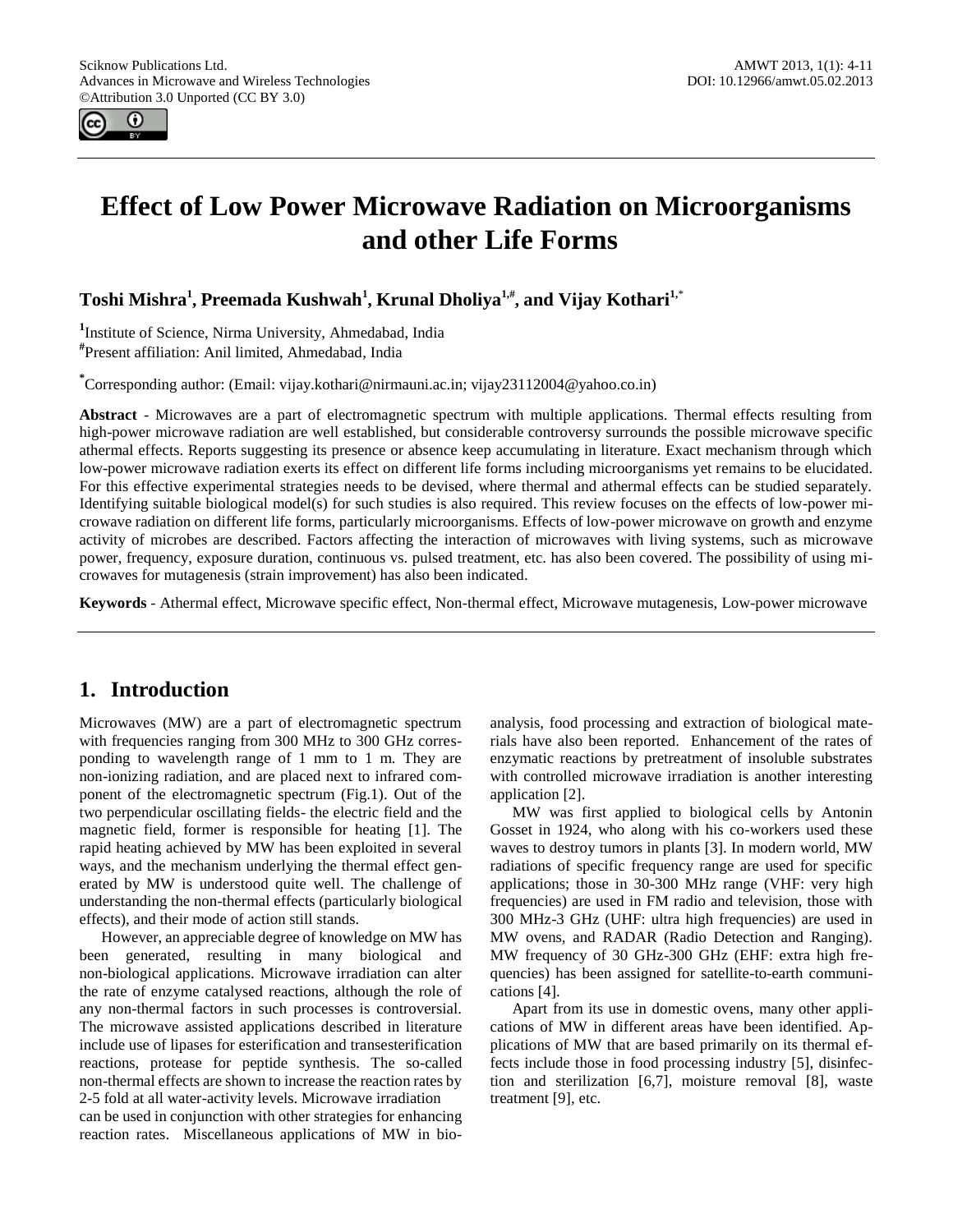

**Fig. 2.** The orientation of dipoles in absence (a) and in presence (b) of electric field (Williams J.M., 2009)

MW irradiation is also used to disinfect household products such as sponges, kitchen utensils, syringes and medicinal devices where bacterial viability is reduced by MW treatment. Microwave assisted extraction (MAE) has emerged as a promising method for preparation of bioactive plant extracts. It is considered suitable for fast extraction of phenolic compounds, and also for extraction of heat-labile phytoconstituents [10,11,12]. Research on non-thermal effects can open the door for new applications which may be based either solely on non-thermal effect, or both thermal and non-thermal effects. Either low power or high power (for very short duration, and with a provision of cooling water circulation to avoid heating) MW can be used for mutagenesis in plants [13] and microorganisms [14,15], protein unfolding [16], tumor detection based on electrical properties of tissues [17], rate enhancement of biochemical reactions [18,19] enzyme immobilization [20], and reduction of pathogenic population [21].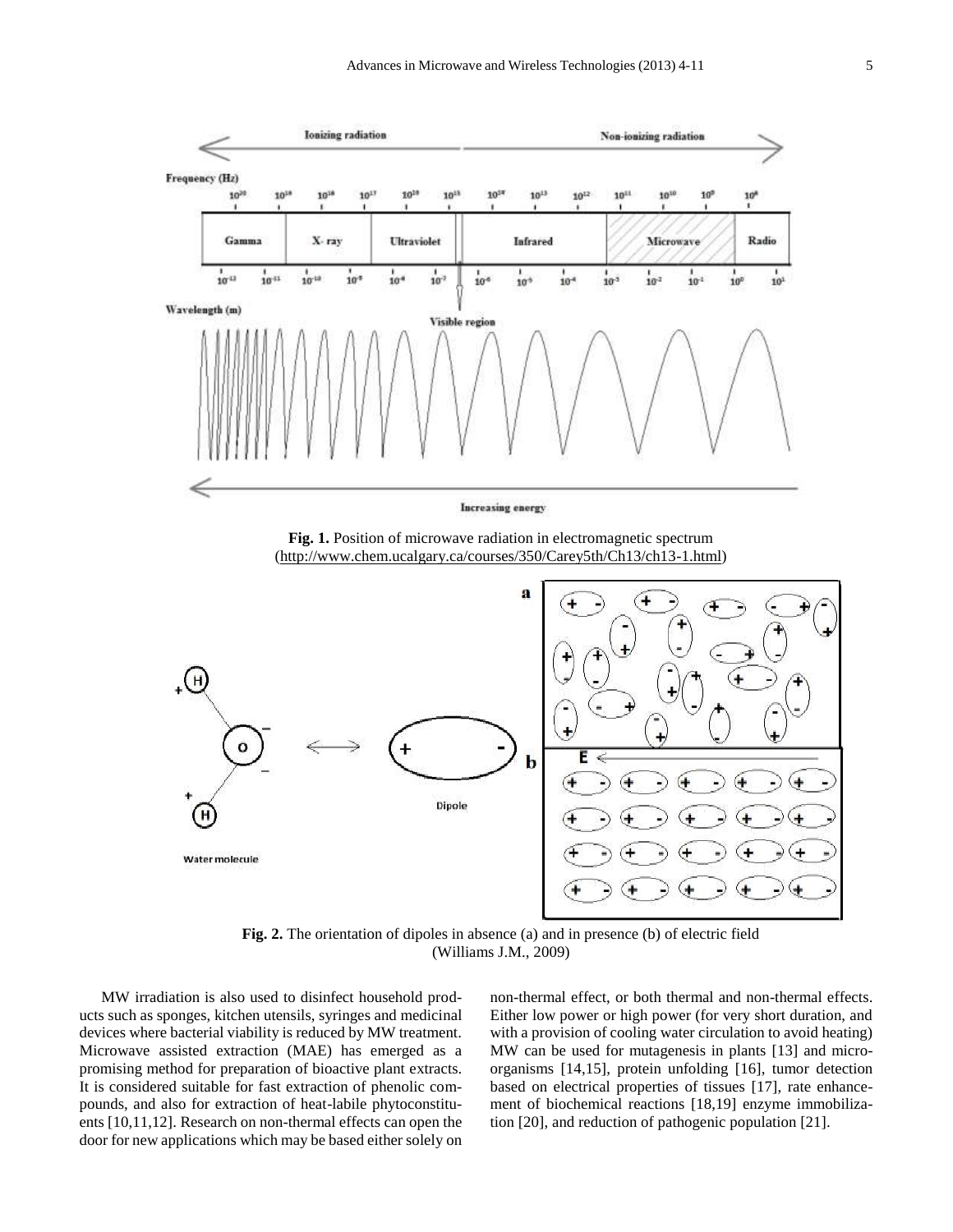### **2. Thermal versus athermal effects**

Biological effects of MW radiation can be divided into two categories: thermal effects and non-thermal effects. Thermal effect is the one in which the MW energy is converted into heat energy in the living systems. These effects can be macroscopic where whole organisms or major portions of them participate in the heat transfer process, or microscopic where a cellular component like bound water is vaporized by the selective application of the MW heating [22]. The dielectric effect of MW on polar molecules has been known for more than a century [23]. Polar molecules are present in the cells in the form of water, DNA, and proteins and they respond to an electromagnetic field by rotating. This rotation creates an angular momentum which results in friction with neighboring molecules, thereby developing a linear momentum (vibrational energy) [24]. In this way, radiation energy is converted into thermal energy. Effect generated from vibrational energy is thermal effect which occurs in a biosystem due to penetration of electromagnetic waves (MW) into biological materials and heating up the intra- and extra- cellular fluids by transfer of vibrational energy [25]. However, MW thermal effect is different from conventional heating effect. Dipolar polarization and rotation of molecules in an attempt to align the dipoles with applied MW field (Fig. 2) produces effects which cannot be achieved by conventional heating [26].

The non-thermal effect of MW is highly controversial and has been a matter of debate in scientific community. Non-thermal effects are postulated to result from a direct stabilizing interaction of electric field with specific (polar) molecules in reaction medium with no rise in temperature [27]. Thermal effects solely cannot explain the manner in which the MW affects biological systems. Several studies have revealed that MW radiation can kill microbial cells; however it is still not clear if non-thermal effects of MW have any contribution to this. One of the mechanisms involved in killing of microorganisms by MW is by altering the permeability of the cell membrane. The alteration in the permeability of the membrane of the cells is reflected by cell shape changes observed under electron microscopy or by detecting leakage of intracellular protein or DNA using spectroscopy [28]. Due to the paucity of information regarding the exact mechanism involved in *'nonthermal* microwave effects' (also referred to as *athermal* effects or MW specific effects), their existence is highly controversial. [29] attempted at detection of nonthermal effects of MW energy on microbes at low temperature in various test fluids. To separate thermal and nonthermal effects in a system, they developed a continuous experimental microwave process combining rapid energy input to the food system using microwave, with rapid removal of thermal energy utilising an efficient heat exchanger design. A continuous MW treatment (7 kW, 2450 MHz) was given to the test organisms in various test fluids like water, liquid egg, beer, apple juice, and tomato juice. They concluded that MW energy in the absence of other stresses did not kill microorganisms at low temperatures and there was no convincing evidence that MW energy could kill microorganisms without thermal energy. [30] studied the effect of MW at sub-lethal temperature on Staphylococcus *aureus* and suggested the

existence of a phenomenon different from thermal heating resulting in altered activity of various metabolic enzymes. There has been a plenty of reports favoring the existence of non-thermal effects [30, 35, 37], but the studies refuting the possibility of athermal effects [29, 58, 62] can also not be neglected.

### **3. Factors affecting MW effects**

Interaction of MW with biological entities is influenced by multiple factors viz., MW power and frequency, far-field versus near-field location, duration of exposure, polarization, etc. Reports suggest that continuous and pulsed MW treatments have different effects on cells. Human diploid fibroblasts and rat granulosa cells were exposed to intermittent and continuous waves. With the help of alkaline and neutral comet assay, DNA strand breaks were determined. Single and double strand breaks occurred in both cell types, but the intermittent exposure showed a stronger effect in the comet assay than continuous exposure [40]. Normal human lymphocytes isolated from the peripheral blood were exposed for 5 days to 2450 MHz microwave radiation in both continuous and pulsed form. Spontaneous lymphoblastoid transformation was determined with an image analysis system and it was found that pulsed wave exposure enhanced transformation to a greater extent than continuous wave exposure [38].

Duration of MW exposure seems to be a major determinant of MW effect on living cell. The time of exposure and power density are correlated in a way that decrease in power density (PD) could be compensated by increase in duration of exposure. Cells of *Escherichia coli* K12 AB1157 were irradiated with millimetre waves within the PD range of 10−20 to 104 W/cm<sup>2</sup> and it was found that decrease in PD could be compensated by increase in exposure time to achieve the same changes in chromatin conformation [33]. There have been reports suggesting that the length of post-treatment time following MW exposure is also important in determining response of living cells to MW radiation. Sub-lethal MW radiation studies on *E. coli* revealed that cell-surface undergo modifications which are electrokinetic in nature, and cells revert back to original stat after 10 min of exposure [57]. Low level MW radiation of 10 GHz frequency, 0.58 mW/cm<sup>2</sup> intensity, applied for 30-120 min caused loss of virulence in Agrobacterium tumefaciens strain B6, where 30-60% decrease in their ability to produce tumor and turnip disk in plant was observed. However, this loss in virulence was reversible within 12 h [52].

The medium/matrix in which the cells are embedded during MW exposure can also have its impact. The efficiency with which different solvents absorb microwaves and pass it on as heat to the surrounding molecules is indicated by dissipation factor (tan  $\delta$ ), expressed as: tan  $\delta = \varepsilon$ " /  $\varepsilon$ ',

where, ε'' is the dielectric loss which indicates the efficiency of conversion of microwave energy into heat; ε' is the dielectric constant which is the measure of the ability of the material to absorb microwave energy. A reaction medium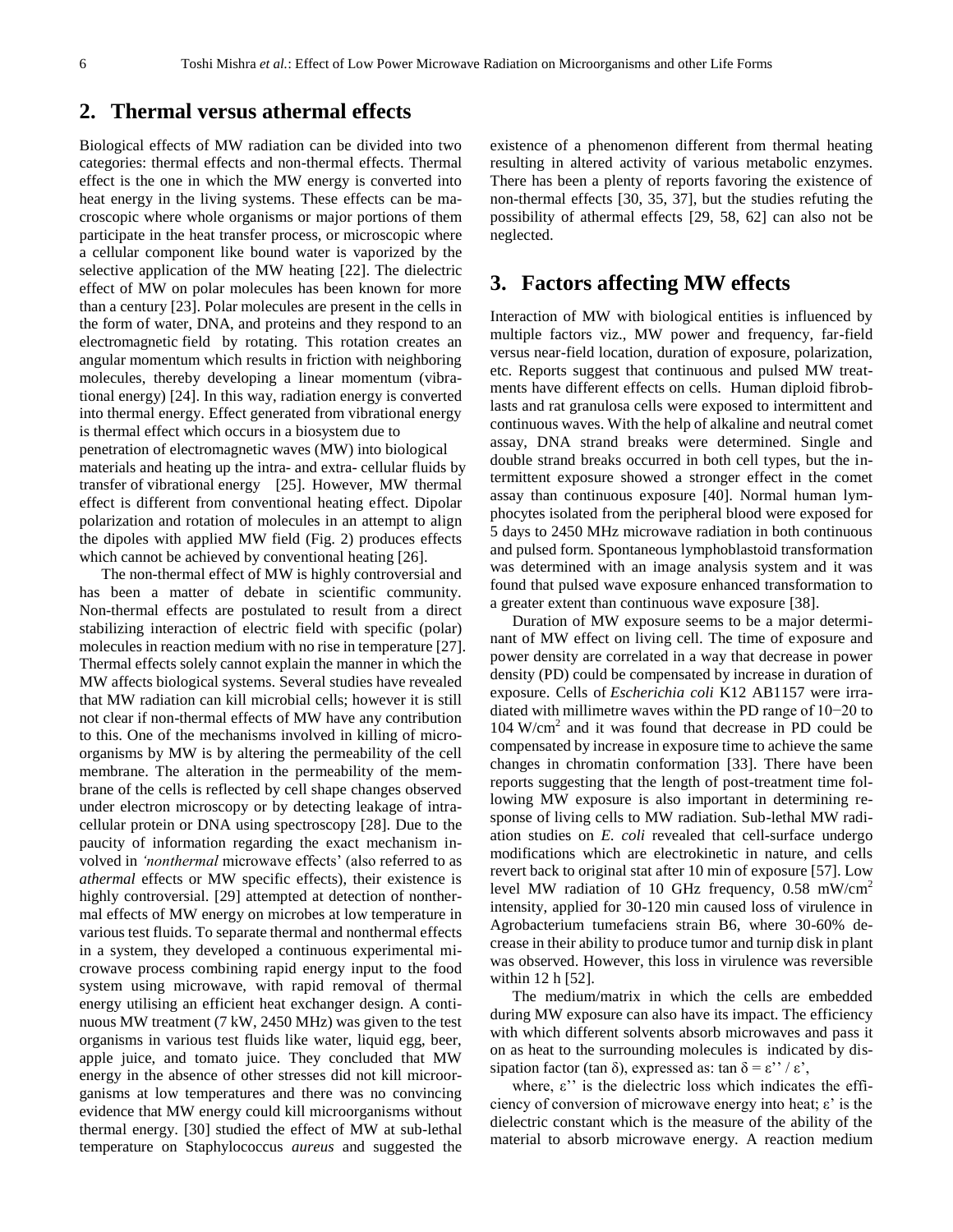with a high tan  $\delta$  at the particular operating frequency of a microwave synthesis reactor is required for good absorption [27]. Different cells, organs and tissues of biological entities have varying dielectric properties, and thus are affected differently by MW radiation.

# **4. Biological effects of MW radiation**

Research is being done worldwide on thermal and athermal effects of MW on different biological systems. Phormidium spp. Kutzing ISC31 (a cyanobacterium) grown in BG-11 medium was treated at a frequency of 2450 MHz using a microwave oven by combining five different intensities (180, 360, 540, 720 and 900  $W/cm<sup>2</sup>$ ) and three pretreatments (10, 20 and 30 s). The content of chlorophyll a decreased with increase in intensity and exposure time. Synthesis of phycobiliproteins, phycocyanin, phycoerythrin, and allophycocyanin increased in all exposures except in 720 and 900  $\text{W/cm}^2$  (30 s). Photosynthetic rate compared to nitrogenase activity increased by all microwave exposures except at 180 W (10 s) and 720 W (10 s) as compared to control [32]. Studies on E. coli and *S. aureus* suggested that physical damage caused by MW led to alterations in membrane permeability and consequently influx of extracellular  $Ca^{2+}$ . An increase in cell permeability of upto 89.8% and 19.7% was obtained after MW treatment in *S. aureus* and E. coli respectively [28]. Effect of MW on transformation efficiency was studied by [42], where calcium chloride competent cells of E. coli were given MW treatment at 180 W for 1 min, and the transformation efficiency was increased three-fold as compared to the classical method. [53] studied the effect of microwave (2450 MHz, 55 W) on the cellular differentiation of *Bacillus subtilis* YB 886 and its Rec derivatives YB 886 A4. It was found that organism's growth and amount of DNA decreased after MW exposure by 4% and 27% respectively, whereas the amount of RNA and plasmid was enhanced by 6.5% and 21% respectively. They noted an increase in the amount of specific protein synthesized during DNA damage by SOS repair system, and its binding to din C promoter region, following MW exposure in rec+ bacteria.

#### *4.1 Effect of MW on growth and enzyme activity*

MW effects on growth and other cellular activities are being studied for atleast more than 50 years. Growth rate of yeast *Saccharomycetes cerevisiae* either increased upto 15% or decreased up to 29%, when exposed to MW radiation having narrow frequency range of 41.8-42.0 GHz [44]. When *S. aureus* culture was exposed in a controlled temperature experiment to microwave radiation (24 GHz) for 10, 20, 30, and 40 s, the activity of various enzymes like malate dehydrogenase,cytoplasmic adenosine triphosphatase, glucose-6-phosphate dehydrogenase, and cytochrome oxidase increased in microwave treated cells than microwave non treated cells; whereas membrane adenosine triphosphate, alkaline phosphatase and lactate dehydrogenase activity remained unaffected [30]. The effect of MW radiation on 94 strains of Enterobacteriaceae was studied and it was found that microwave irradiation increased the enzyme activity of bacteria in suspension [60]. Low power MW treatment (2450 MHz; 90 W; 2 min exposure) on *Aeromonas hydrophila* decreased its total protease activity by 33%. Urease activity and aflatoxin production in *S. aureus* and *Aspergillus parasiticus*  respectively was completely inhibited by MW exposure [39]. Low power (100 W, 60 s) microwave radiation reduced not only the cell number but also the acid resistance and verocytotoxin productivity in enterohemorrhagic E. coli [61]. [47] investigated influence of MW on soil bacteria. They observed both the suppression and the stimulation of the growth for different bacterial species under the impact of microwaves. Spore suspensions responded to microwave radiation upon a shorter time of exposure than suspensions of vegetative bacterial cells. The influence of microwave radiation on the biomass accumulation and the intensity of other physiological processes in streptomycetes species led to changes in the number and activity of these microorganisms in the soil microbial complex.

Our yet unpublished investigation on the effect of low power microwave (2450 MHz, 90 W) on growth and enzyme activity of different bacteria positively suggested existence of MW specific athermal effects (Table 1). Pectinase activity in *P. carotovora* and *B. subtilis* was greatly affected by MW treatment. Amylase activity suffered significant loss in *B. subtilis* and *S. mutans* due to MW exposure.

| Duration of<br>MW treatment<br>(min) | Bacillus subtilis                                |                     | Streptococcus mutans |                     | Pectobacterium carotovora |                       | Bacillus subtilis |                       |
|--------------------------------------|--------------------------------------------------|---------------------|----------------------|---------------------|---------------------------|-----------------------|-------------------|-----------------------|
|                                      | % change compared to control (not exposed to MW) |                     |                      |                     |                           |                       |                   |                       |
|                                      | Growth                                           | Amylase<br>activity | Growth               | Amylase<br>activity | Growth                    | Pectinase<br>activity | Growth            | Pectinase<br>activity |
| 2                                    | $-7.52$                                          | $-47.28**$          | $2.59*$              | 7.36                | 8.28                      | $215.10**$            | 0.24              | $-100*$               |
| 6                                    | 7.52                                             | $-67.43**$          | $-3.89*$             | $-13.43*$           | 1.03                      | $-51.19*$             | 0.00              | 6404.61*              |

**Table 1.** Effect of low power MW on bacterial growth and enzyme activity

 $\frac{p}{0.05}$ ;  $\frac{p}{0.01}$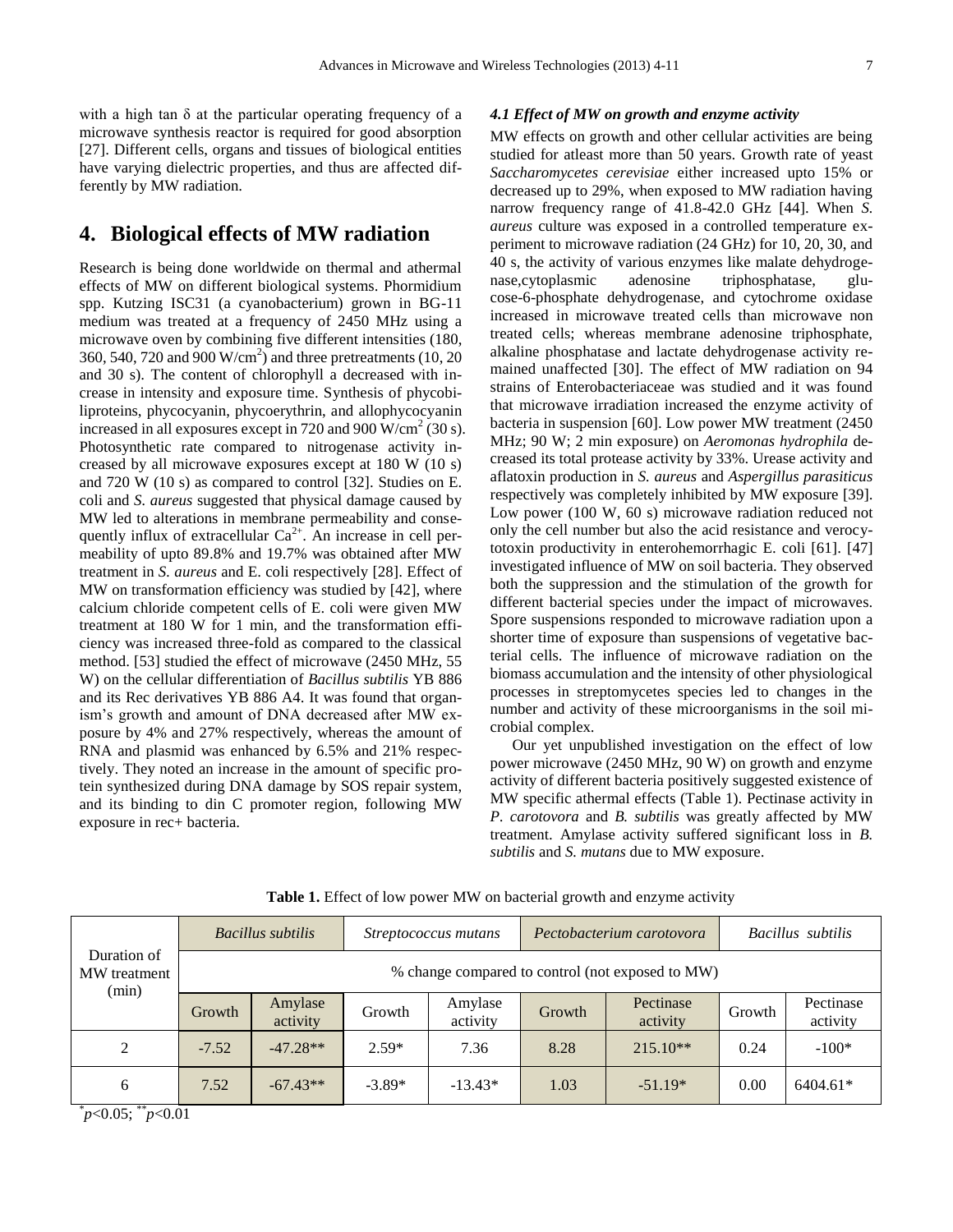#### *4.2 Effect of MW on higher organisms*

A study on effects of low power MW radiation on germination and growth rate in seeds of wheat (*Triticum aestivum*), bengal gram (*Cicer arietinum*), green gram (*Vigna radiata*), and moth bean (*Vigna aconitifolia*) showed that different treatments stimulated the germination and seedling vigour. Increase in power density resulted in reduced rate of germination [55]. Effect of different MW power was studied on potato tuber biomass and it was found that for seed potatoes irradiated with microwaves (100 W) at frequency 2.45 GHz for 10 s, tuber weight was 7.9% higher compared to check sample. No significant change was observed at 38 GHz, 46 GHz, and 54 GHz [46]. Treatment with low-level MW (35 GHz; surface power density 30  $\mu$ W/cm<sup>2</sup>) radiation for 10 s has been reported to induce chromatin condensation (increase in number of heterochromatin granules) in human cells and increased membrane permeability. However, the number of heterochromatin granules decreased to its initial level and membrane permeability was recovered after a few hours [59]. Low-intensity MW radiation effectively changed membrane functions in striated muscle and cardiac pacemaker cells in rats [36]. Exposure at 0.1-0.15 mW/cm<sup>2</sup> for 90 s or lesser time (frequencies between 54-78 GHz) either decelerated the natural loss of transmembrane potential in myocytes, or even increased it by 5-20 mV. Low intensity MW was also found to suppress and alter the T-peak on electrocardiography of in situ exposed myocardium, enhance respiration, alter membrane calcium binding, and reduce the contractibility of cardiomyocytes. Drop in blood pressure of rats caused by MW pulses persisted for several weeks indicating a stable effect. The properties of blood plasma like dielectric permittivity and absorption coefficient could be altered by microwave radiation [50]. Hybridization profile of brain and testis DNA of mice exposed to low power MW  $(1 \text{ mW/cm}^2; 2450 \text{ MHz})$ showed an additional band suggesting amplification of tandem sequences in particular region [56]. [41] concluded that exposure of rabbit eye to 2450 MHz MW at 150 W/kg for more than 30 min can induce cataracts. Induction of cataracts via thermal effects of high-power MW radiation is well established. Whether low-power MW are cataractogenic remains unclear. [63] reviewed non-thermal cellular effects of low-power microwave radiation on the lens and lens epithelial cells.

### **5. Microwave mutagenesis**

A number of studies reveal that effects of MW can reach up to genetic level and can even result in stable mutation. Genetically stable mutant strains with higher nitrogenase activity and phosphate solubilizing capabilities of *Klebsiella pneumoniae* RSN19 were obtained by microwave (250W, 36 s) mutagenesis [49]. Mutagenic potential of MW has also been demonstrated with respect to cellulase production in *Trichoderma viride*, wherein a compound mutagenesis by MW (700W, 15-195 s) and ultraviolet radiation was employed, and the mutants were found to be stable up to 9 generations [15]. [14]studied the effect of MW (400 W for 3 min) on *Lactoba-* *cillus rhamnosus* which induced >50% increase in L-lactic acid production than the parent strain, and the mutant generated was found to be stable up to 9 generations. In our lab, we obtained a mutant of *Xanthomonas campestris* by continuous MW treatment (2450 MHz, 90 W, 6 min) and investigated it for xanthan gum production. The mutant produced 40% more xanthan gum than the parent strain upto 3 generations, and then reverted back to the parent type. Thus, in this case the mutation caused by MW treatment was not sustained beyond 3 generations (data yet to be published). Such studies together indicate the potential of MW as a substantial tool for strain improvement through mutagenesis. MW till now has not been exploited as widely UV has been as a mutagenic radiation. Identifying the frequencies, power range and exposure duration in MW region, which are most suitable for mutagenesis among microbes will certainly be of interest to fermentation industries.

## **6. MW and cell phones**

Within last decade, the world population has adopted the use of cell phones in a horrendous way. Increasing use of radiofrequency devices has become a trend as well as a need in a large section of society. Cellular phones transmit radiofrequency waves of very low intensity and there has been a lot of discussion on possible adverse effects of these radiations on health. Effect of electromagnetic radiation from communication towers on human and other forms of biodiversity has been a matter of concern. [54] exposed fruit flies to cell phone radiation (Global System for Mobile communication-GSM-900 MHz) at very low levels  $(3\n-7 \text{ mW/cm}^2)$  for 6 min/day before hatching. The exposed groups in their adult life showed a loss in reproductive activity varying between 15-60%. [43] reported that exposure of heads of volunteers to low level of radar from a radar horn resulted in headaches, and that low level of radar can interact with nerve tissue to cause dysaesthesiae. [45] reported a neurological abnormality in a patient after accidental exposure of left side of the face to cellular phone radiation, which led to long-lasting loss of tactile sensitivity of the facial skin, unilateral left blurred vision, and pupil constriction. The worker took virtually 6 months to recover.

### **7. Final comments**

The controversy underlying the non-thermal effects of MW has invoked the interest of scientists in different parts of the world. Notable interest among research community about MW is evident from the rising number of papers involving MW radiation (Fig. 3). At present a large part of general population is exposed chronically to non-thermal MWs from different types of mobile communication including GSM and UMTS/3G phones and base stations, WLAN (Wireless Local Area Networks), WPAN (Wireless Personal Area Networks e.g., Bluetooth), DECT [Digital Enhanced (formerEuropean) Cordless Telecommunications] wireless phones. With such frequent exposure to MW radiation, the current safety stan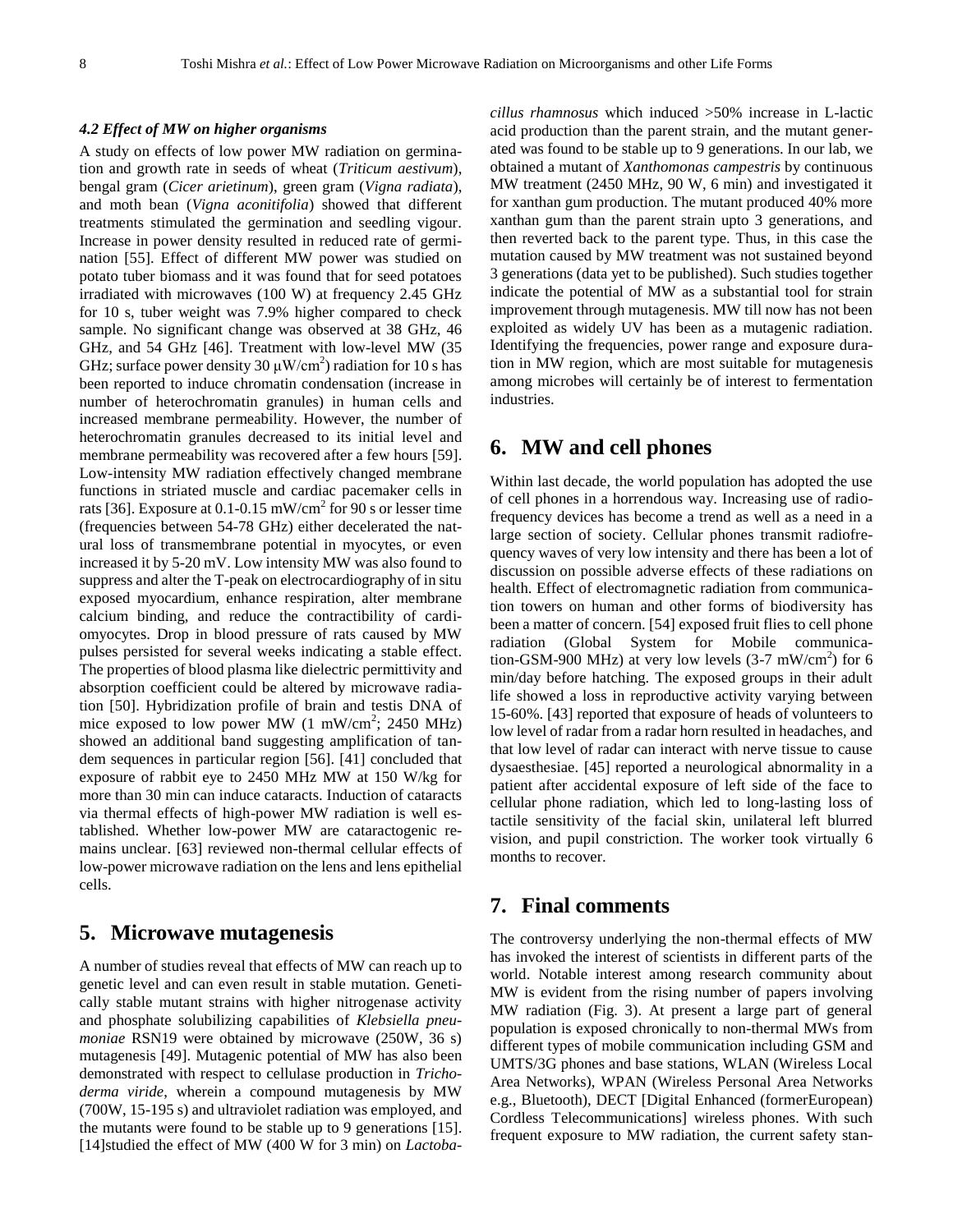dards set by ICNIRP (International Commission for Non-Ionizing Radiation Protection) which are based largely on thermal effects of MW does not seem to be totally safe [34]. In light of recent reports about MW effects (particularly athermal effects) on different life forms, the safety standard of exposure needs to be re-evaluated. Further research is needed on the exact mechanism(s) behind non-thermal effects of MW. Before shifting to large scale epidemiological studies for possible health hazards of MW radiation at low-level, a valid model needs to be established for studying the non-thermal effects alone, as there are few inherent methodological deficiencies in such studies focusing on athermal effects [48].

Also, it is almost impossible to select control unexposed groups for such experiments because people are continuously exposed to various signals/frequencies including non-effective ones. Children and pregnant women may represent the most sensitive group to non-thermal effects of MW. Significance of acquiring reliable information regarding the effects of low power MW needs to be well acknowledged by the society. Due to the ease of handing them in laboratory, microorganisms can be conveniently used to study the effect of MW on living systems. Besides, employing mutagenic frequencies of MW radiation for microbial strain improvement can be of considerable industrial significance.



**Fig. 3**. Number of publications related to MW over last 60 years (till March 20, 2013) (Based on search in PUBMED using *microwave* as keyword

# **References**

- [1] Letellier M., & Budzinski H. (1999). Microwave assisted extraction of organic compounds. *Analusis*, 27(3), 259-271.
- [2] Roy I., & Gupta M. N. (2003). *Applications of microwaves in biological sciences. Current Science,* 8*5*(12), 1685-1692.
- [3] Bren S. P. A. (1996). *Historical introduction to EMF health effects. Engineering in Medicine and Biology Magazine, IEEE,* 15(4), 24-30.
- [4] McRee D. I. (1972). *Environmental aspects of microwave radiation. Environmental Health Perspectives,* 2, 41-53.
- [5] Decareau R. V., & Kenyon E. M. (1970). Microwave energy in food processing applications. *Critical Reviews in Food Science & Nutrition*, 1(2), 199-224.
- [6] Bhattacharjee M. K., Sugawara K., Ayandeji O.T., (2009). Microwave sterilization of growth medium alleviates inhibition of *Aggregatibacter actinomycetemcomitans* by Maillard reaction products. *Journal of Microbiological Methods,* 78, 227-230.
- [7] Kothari V., Patadia M., & Trivedi N. (2011). Microwave sterilized media supports better microbial growth than autoclaved media. *Research in Biotechnology*, 2(5), 63-75.
- [8] Özbek B., & Dadali G. (2007). Thin-layer drying characteristics and modelling of mint leaves undergoing microwave treatment. *Journal of Food Engineering*, 83(4), 541-549.
- [9] Beszédes S., László Z., Horváth Z. H., Szabó G., & Hodúr C. (2011). Comparison of the effects of microwave irradiation with different intensities on the biodegradability of sludge from the dairy-and meat-industry. *Bioresource technology*, 102(2), 814-821.
- [10] Gupta A., Naraniwal M., Kothari V. (2012). Modern extraction methods for preparation of bioactive plant extracts. *International Journal of Applied and Natural Sciences.* 1(1), 8-26.
- [11] Kothari V., Gupta A., Naraniwal M. (2012). Comparative study of various methods for extraction of antioxidant and antibacterial compounds from plant seeds. *Journal of Natural Remedies*, 12(2):162-173.
- [12] Mandal V., Mohan Y., & Hemalatha S. (2007). Microwave assisted extraction—an innovative and promising extraction tool for medicinal plant research. *Pharmacognosy Reviews*, 1(1), 7-18.
- [13] Jangid R. K., Sharma R., Sudarsan Y., Eapen S., Singh G., & Purohit A. K. (2010). Microwave treatment induced mutations and altered gene expression in *Vigna aconitifolia. Biologia Plantarum*, 54(4), 703-706.
- [14] Lin H., Chen X., Yu L., Xu W., Wang P., Zhang X., ... & Ren N. (2012). Screening of *Lactobacillus rhamnosus* strains mutated by microwave irradiation for increased lactic acid production. *African Journal of Microbiology Research*, 6(31), 6055-6065.
- [15] Miao Y. G., Li X. H., Yang H. J., Roy B., Park E. Y., Jiang L. J., & Wang D. (2010). Enhanced cellulase production of the *Trichoderma viride* mutated by microwave and ultraviolet. *Microbiological Research,* 165(3), 190-198.
- [16] George D. F., Bilek M. M., & McKenzie D. R. (2008). Non‐Thermal effects in the microwave induced unfolding of proteins observed by chaperone binding. *Bioelectromagnetics*, 29(4), 324-330.
- [17] Stuchly M. A., & Stuchly S. S. (1983). Industrial, scientific, medical and domestic applications of microwaves. Physical Science, *Measurement and Instrumentation, Management and Education-Reviews, IEE Proceedings A,* 130(8), 467-503.
- [18] Bose A. K., Hain Y., Lavlinskaia N., Sareen C., Pramanik B. N., Bartner P. L., ..& Heimark L. (2002). Microwave enhanced Akabori reaction for peptide analysis. *Journal of the American Society for Mass Spectrometry*, 13(7), 839-850.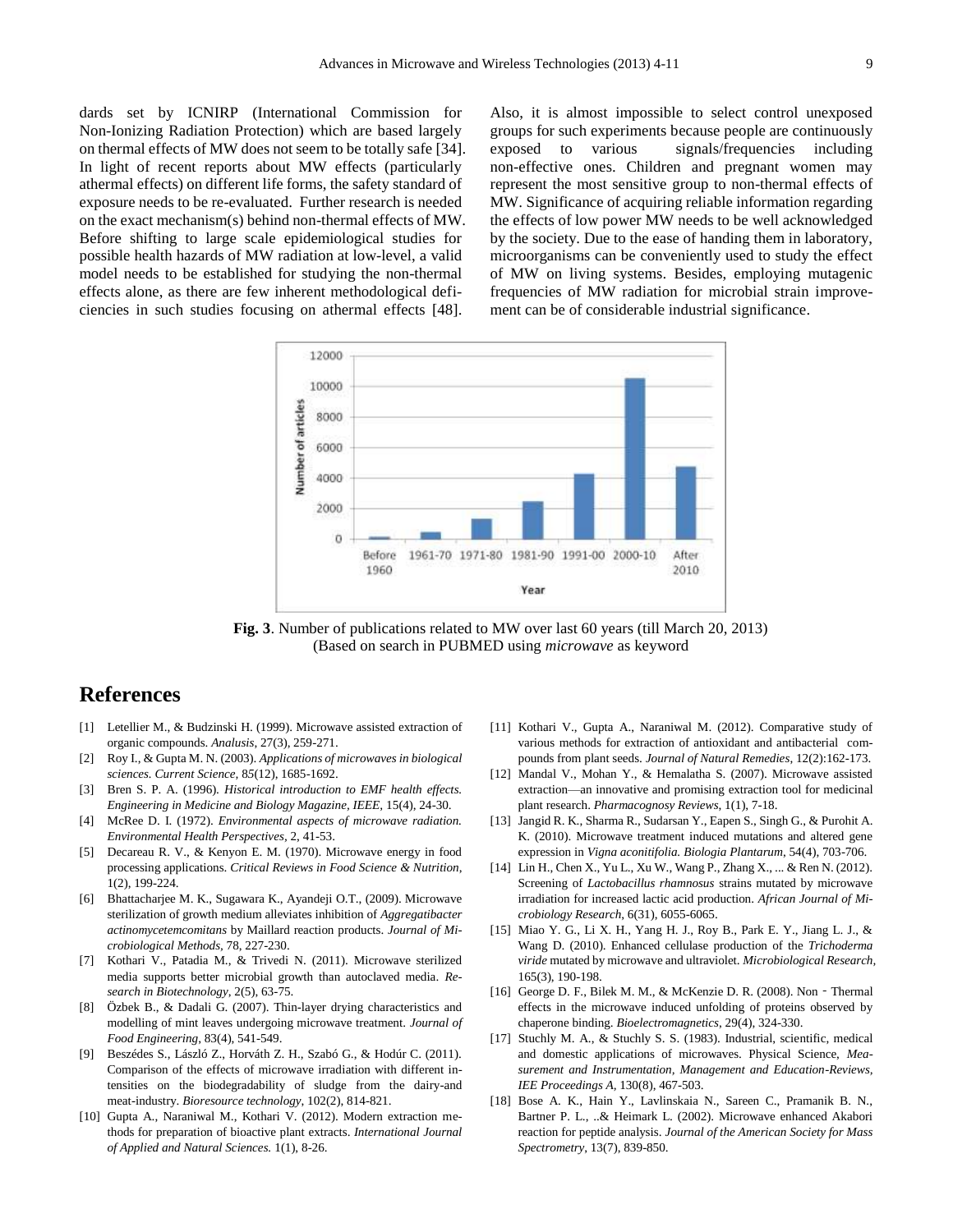- [19] Sun T., Jiang B., & Pan B. (2011). Microwave accelerated transglycosylation of rutin by cyclodextrin glucanotransferase from Bacillus sp. SK13. 002. *International Journal of Molecular Sciences,* 12(6), 3786-3796.
- [20] Wang A., Wang M., Wang Q., Chen F., Zhang F., Li H., ... & Xie T. (2011). Stable and efficient immobilization technique of aldolase under consecutive microwave irradiation at low temperature. *Bioresource Technology,* 102(2), 469-474.
- [21] Barnabas J., Siores E., & Lamb A. (2010). Non-thermal microwave reduction of pathogenic cellular population. *International Journal of Food Engineering,* 6(5), 1556-3758.
- [22] Richmond V. (1969). Biological effects and health implications of microwave radiation. Symposium proceedings, pp. 123. Ed. Cleary
- [23] Debye P. (1922). Methods to determine the electrical and geometrical structure of molecules. *Nobel Lectures, Chemistry,* 1941, 383-401.
- [24] Saifuddin N., Wong C. W., & Yasumira A. A. (2009). Rapid biosynthesis of silver nanoparticles using culture supernatant of bacteria with microwave irradiation. *Journal of Chemistry*, 6(1), 61-70.
- [25] Tahir A., Mateen B., Univerdi S., KaraGoban O., & Zengin M. (2009). Simple method to study the mechanism of thermal and non thermal bactericidal action of microwave radiations on different bacterial species. Journal of *Bacteriology Research*, 1(5), 058-063.
- [26] Zelentsova N. V., Zelentsov S. V., & Semchikov Y. D. (2006). On the mechanism of microwave initiated reactions. *ChemInform*, 37(8).
- [27] Herrero M. A., Kremsner J. M., & Kappe C. O. (2008). Nonthermal microwave effects revisited: on the importance of internal temperature monitoring and agitation in microwave chemistry. T*he Journal of Organic Chemistry*, 73(1), 36-47.
- [28] Chen W., Hang F., Zhao J. X., Tian F. W., & Zhang H. (2007). Alterations of membrane permeability in *Escherichia coli and Staphylococcus aureus under microwave*. *Wei sheng wu xue bao=Acta Microbiologica Sinica*, 47(4), 697.
- [29] Kozempel M., Cook R., Scullen J., Annous B. (2000). Development of a process for detecting nonthermal effects of microwave energy on microorganisms at low temperature. *Journal of Food Processing and Preservation*, 24(4), 287-301.
- [30] Dreyfuss M. S., & Chipley J. R. (1980). Comparison of effects of sublethal microwave radiation and conventional heating on the metabolic activity of Staphylococcus *aureus*. *Applied and Environmental Microbiology*, 39(1), 13-16.
- [31] Williams J. M. (2009) Biological Effects of Microwaves: T*hermal and Non-thermal Mechanisms.* http://arXiv.org/pdf/physics/0102007.
- [32] Asadi A., Khavari-Nejad R. A., Soltan N., Najafi F., & Molaie-Rad A. (2011). Physiological variability in cyanobacterium *Phormidium* sp. Kützing ISC31 (Oscillatoriales) as response to varied microwave intensities. *African Journal of Agricultural Research*, 6(7), 1673-1681.
- [33] Belyaev I. Y., Shcheglov V. S., & Alipov Y. D. (1992). Selection rules on helicity during discrete transitions of the genome conformational state in intact and X-rayed cells of E. coli in millimeter range of electromagnetic field. *In Charge and Field Effects in Biosystems,*  3,115-126.
- [34] Belyaev I. Y. (2005). Non-thermal biological effects of microwaves. *Mikrotalasna revija,* 11(2), 13-29.
- [35] Carta R., & Desogus F. (2010). The effect of low power microwaves on the growth of bacterial populations in a plug flow reactor. *AIChE Journal*, 56(5), 1270-1278
- [36] Chernyakov G. M., Korochkin V. L., Babenko A. P., & Bigdai E. V. (1989). Reactions of biological systems of various complexity to the action of low-level EHF radiation. *Millimeter Waves in Medicine and Biology. Radioelectronica, Moscow*, 141-167.
- [37] Copty A. B., Neve-Oz Y., Barak I., Golosovsky M., & Davidov D. (2006). Evidence for a specific microwave radiation effect on the green fluorescent protein. *Biophysical Journal*, 91(4), 1413-1423.
- [38] Czerska E. M., Elson E. C., Davis C. C., Swicord M. L., & Czerski P. (1992). Effects of continuous and pulsed 2450‐MHz radiation on spontaneous lymphoblastoid transformation of human lymphocytes in vitro. *Bioelectromagnetics*, 13(4), 247-259.
- [39] Dholiya K., Patel D., & Kothari V. (2012). Effect of low power microwave on microbial growth, enzyme activity, and aflatoxin production. *Research in Biotechnology*, 3(4), 28-34.
- [40] Diem E., Schwarz C., Adlkofer F., Jahn O., & Rüdiger H. (2005). Non-thermal DNA breakage by mobile-phone radiation (1800 MHz) in human fibroblasts and in transformed GFSH-R17 rat granulosa cells in vitro. Mutation Research/Genetic Toxicology and Environmental Mutagenesis, 583(2), 178-183
- [41] Elder J. A. (2003). Ocular effects of radiofrequency energy. *Bioelectromagnetics*, 24(6), S148-S161.
- [42] Fregel R., Rodriguez V., & Cabrera V. M. (2008). Microwave improved *Escherichia* coli transformation. *Letters in Applied Microbiology*, 46(4), 498-499.
- [43] Frey A. H. (1962). Human auditory system response to modulated electromagnetic energy. *Journal of Applied Physiology*, 17(4), 689-692.
- [44] Grundler W., Keilman F., Froehlich H. (1977). Resonant growth rate response of yeast cells irradiated by weak interactions. *Physics Letters*, 62A, 463-66.
- [45] Hocking B., & Westerman R. (2001). Neurological abnormalities associated with CDMA exposure. *Occupational Medicine*, 51(6), 410-413.
- [46] Jakubowski T., (2010) The impact of microwave radiation at different frequencies on weight of seed potato germs and crop of potato tubers. *Agricultural Engineering*, 6(124), 57-64.
- [47] Komarova A. S., Likhacheva A. A., & Zvyagintsev D. G. (2008). Influence of microwave radiation on soil bacteria. *Moscow University Soil Science Bulletin*, 63(4), 190-195.
- [48] Kundi M., Mild K. H., Hardell L., & Mattsson M. O. (2004). Mobile telephones and cancer- a review of epidemiological evidence. *Journal of Toxicology and Environmental Health*, Part B, 7(5), 351-384.
- [49] Li J., Zhang S., Shi S., & Huo P. (2011). Mutational approach for N2-fixing and P-solubilizing mutant strains of *Klebsiella pneumoniae*  RSN19 by microwave mutagenesis. *World Journal of Microbiology and Biotechnology*, 27(6), 1481-1489.
- [50] Lu S. T., Mathur S. P., Akyel Y., & Lee J. C. (1999). Ultrawide-band electromagnetic pulses induced hypotension in rats. *Physiology & Behavior*, 67(3), 463-473.
- [51] Milligan, & Brigid ( 2000). The effects of microwave radiation on *E. coli bacteria*: Towards a more rapid method of antiviral antigen production, A Two-Year Study file://C:nMy Documentsnmwv1.
- [52] Moore H. A., Raymond R., Fox M., & Galsky A. G. (1979). Low-intensity microwave radiation and the virulence of *Agrobacterium tumefaciens* strain B6. *Applied and Environmental Microbiolog*y, 37(1), 127-130.
- [53] Otludil B., Otludil B., Tolan V., & Akbayin H. (2004). The effect of microwave on the cellular differentiation *Bacillus subtilis* YB 886 and rec derivatives YB 886 A4. *Biotechnology and Biotechnological Equipment*, 18(3), 107-112.
- [54] Panagopoulos D. J., & Margaritis L. H. (2002). Effects of different kinds of emfs on the offspring production of insects. In P. Kostarakis (Ed.), 2 nd International Workshop on *Biological effects of EMFS*, 348-42.
- [55] Ragha L., Mishra S., Ramachandran V., & Bhatia M. S. (2011). Effects of low-power microwave fields on seed germination and growth rate. *Journal of Electromagnetic Analysis and Applications*, 3(5), 165-171.
- [56] Sarkar S., Ali S., & Behari J. (1994). Effect of low power microwave on the mouse genome: a direct DNA analysis. *Mutation Research/Genetic Toxicology*, 320(1-2), 141-147.
- [57] Shamis Y., Taube A., Mitik-Dineva N., Croft R., Crawford R. J., & Ivanova E. P. (2011). Specific electromagnetic effects of microwave radiation on *Escherichia coli. Applied and Environmental Microbiology*, 77(9), 3017-3022.
- [58] Shazman A., Mizrahi S., Cogan U., & Shimoni E. (2007). Examining for possible non-thermal effects during heating in a microwave oven. *Food Chemistry*, 103(2), 444-453.
- [59] Shckorbatov Y. G., Pasiuga V. N., Grabina V. A., Kolchigin N. N., Batrakov D. O., Kalashnikov V. V., ... & Bykov V. N. (2008). The influence of microwave radiation on the state of chromatin in human cells. arXiv preprint arXiv:0809.0559.